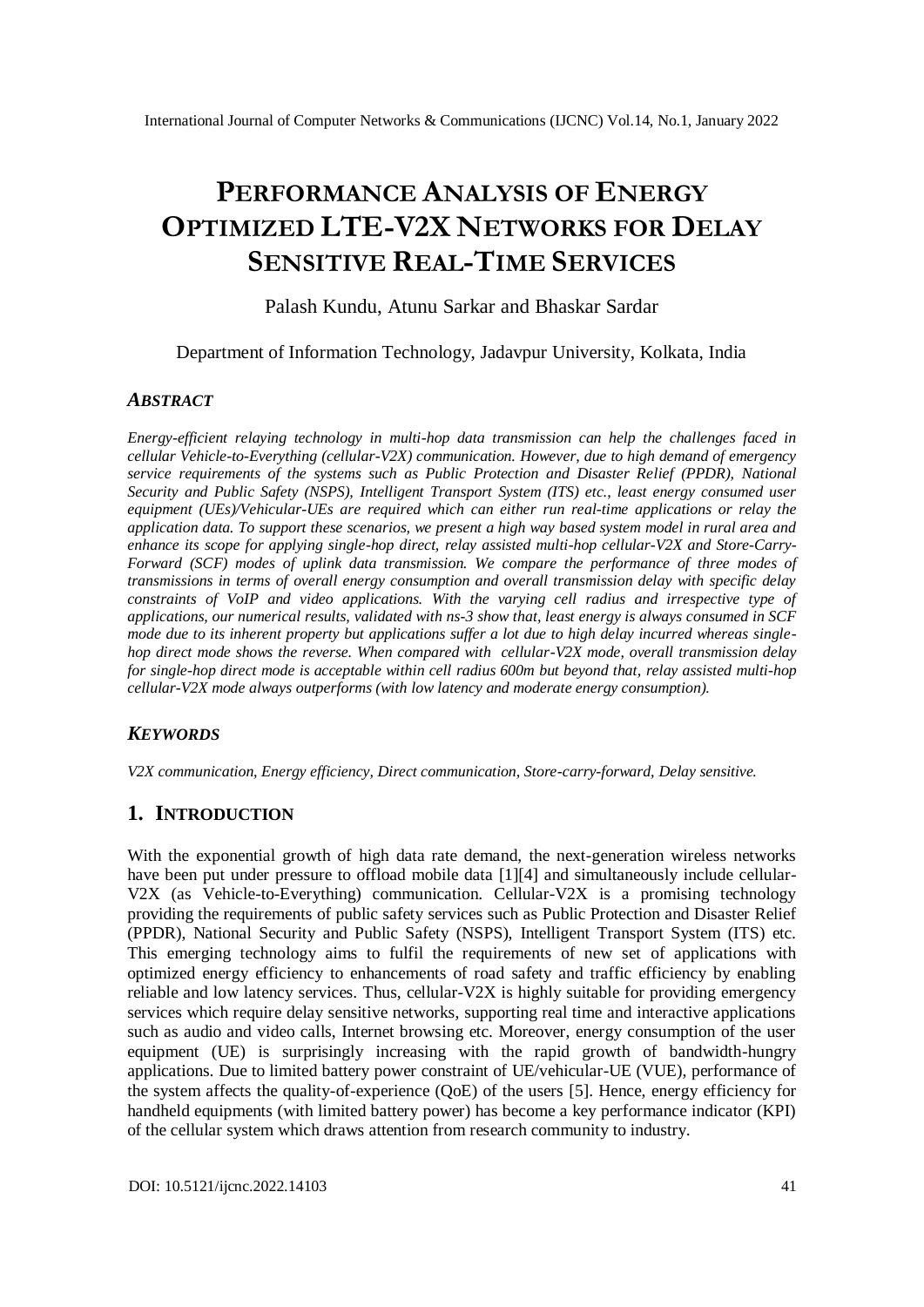As known, components of V2X communication include not only the communication between vehicles as V2V but also communication between vehicle and infrastructure as V2I, vehicle and pedestrian as V2P, and vehicle and network as V2N (shown in *Figure 1*). All components of V2X communication enable VUEs to communicate with a higher data rate for transmitting its cached data, roadside information such as accident, speed limit, etc. quickly [6]. Thus, quality of the effective communication provides high traffic safety and high quality-of-service (QoS) by minimizing latency and maximizing the reliability of the network.



Figure 1. Use case with various components of V2X communication used in Public Safety Networks

In-coverage UE/VUE can directly communicate to eNB (in a single hop transmission) resulting in high energy consumption, high end-to-end delay for long-distance communication. Furthermore, direct mode of transmission increases network load when transceivers are at the cell edge. In contrast, cellular-V2X mode can alleviate the issues of single-hop direct communication. In this mode, VUEs can play a dual role i.e., *1.* they can be a source/destination at the end of the entire communication or *2.* they can act as relays for receiving, processing, and forwarding data. Relaying data reduces power consumption of the devices in one side and in other side, it decreases latency which has potential impact on applications running at the ends. Significant performance of out-of-coverage V2X mode is also seen when compared with in-coverage V2X mode. The later mode cannot be intervened by eNB which results autonomous resource selection based on sensing the environment. Thus, this mode may suffer from significant collisions and interferences in a dense environment but still it is widely accepted for multi-hop short range communications. Due to unavailability of the VUE in the proximity, store-carry-forward (SCF) mode of transmission is also used as another competent scheme. Though SCF mode, as a derived mode of cellular-V2X, is well-known least energy consumption scheme but it incurs high delay [7].

In general, VUE (as mobile relay compared to UE as the stationary relay) broadens the scope of seamless communication due to availability and mobility in high ways. Consequently, VUE can help in providing emergency requirements of Public Safety Network (PSN) services depending on efficient mission-critical applications such as voice, and video communications between first responders/receivers and victims. Areas belonging to natural disasters such as earthquakes, floods, tsunamis, hurricanes etc. demand emergency service requirements with immediate effect. Due to communication infrastructure being often damaged by natural calamities to large extent, made services unavailable or at least heavily congested, the stationary UEs in newly formed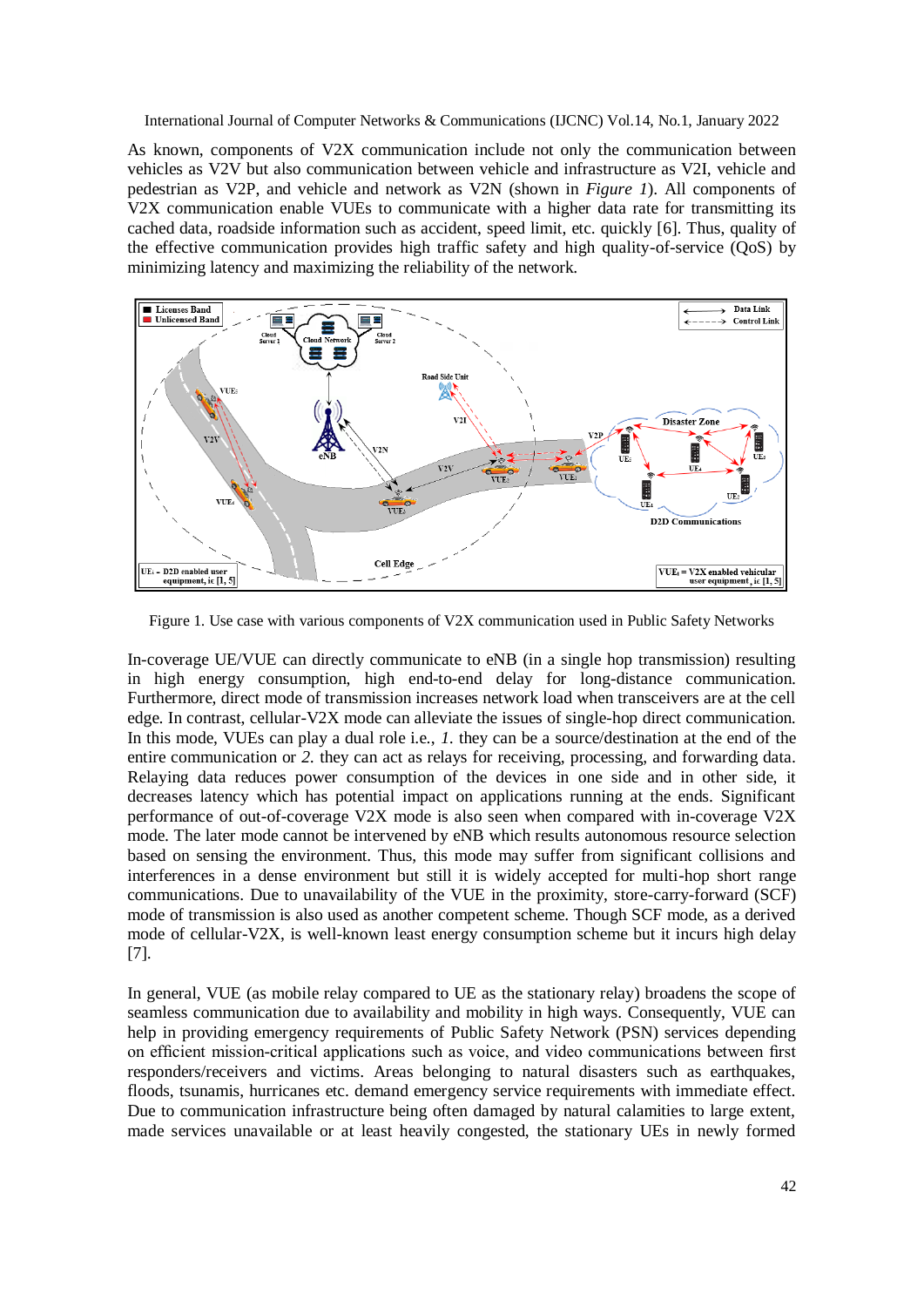adhoc network may use cellular-V2X/SCF mode of transmission for sending information to traditional network via relay-assisted VUEs (as shown in the use case of *Figure 1*).

The main *objective* of this article is to *find out the best suitable mode of transmissions among single-hop direct mode, SCF mode, and relay-assisted multi-hop cellular-V2X mode by optimizing the overall energy consumption of the UE and/or VUEs and average transmission delay (from UE to eNB). The goal also includes to minimizing the power consumption in uplink (UL) data transmission with the delay constraints of various delay sensitive applications such as VoIP and video.*

To optimize energy consumption with specific delay constraints, we first present a system model and enhance its scope in a high way platform through rural areas. Second, by exploiting VUE as mobile relay, we apply traditional single-hop direct (to eNB), multi-hop cellular-V2X, and SCF mode of UL transmission on the enhanced system model. Third, based on numerical results, validated with *ns-3*, we measure overall energy consumption and delay metric for three modes of transmissions with the respective delay constraints of VoIP, and video applications.

The rest of this paper is organized as follows. In section 2, some background research works related to the topic of the article with the overview of their contributions are discussed. We present a system model and enhance it over the proposed scenario and formulate the problem in section 3. Simulation and numerical results with the analysis and comparison of the performances of three modes of data transmissions are discussed in section 4. Section 5 concludes the article and finally, section 6 gives some future research directions.

# **2. RELATED WORKS**

To use the potential benefit of V2X communications, many works have been done on PSN (especially in ITS platform) in [5] and [8]-[12]. Authors in [5] formulate and propose an efficient solution methodology of optimization problem for minimizing the total power consumption by associating VUE. In [8], authors propose a hybrid communication approach using LTE and DSRC (i.e., 802.11p) for supporting high bandwidth and reliable applications of road safety and traffic efficiency such as video streaming. A new protocol architecture based on V2X communications has been suggested in [9]-[10] to avoid traffic jam at intersections. To improve the packet reception probability by reducing access latency and increasing high reliability, nonorthogonal multiple access has been exploited in [11]. For safety applications, authors of [12] improve reliability and reduce the latency of V2X communication by optimizing the network performance against signal power and delay constraints. In communications between users and vehicles on a highway scenario, they consider orthogonal resource block allocation and show significant performance gain.

Relay based multi-hop cellular networks (MCNs) concept is exploited in [13]-[15] to increase the efficiency of energy consumption in great extent for delay-tolerant applications. Authors in [13] propose a context-based opportunistic forwarding scheme (i.e., SCF) using location based optimum mobile relaying in two hop scenario for MCNs with D2D communications and show significant energy benefits for delay tolerant services by comparing with other forwarding schemes and traditional single-hop cellular communication. In [14], authors use the MCN concept to dramatically reduce the energy consumption of eNB and UE both, by exploiting vehicles as mobile relay in cellular network. The key concept in [15] is to search the next mobile relay within its short transmission zone in MCN. If the next mobile relay is found, the message is immediately forwarded otherwise it is carried. Based on the approach, authors reduce the energy consumption compared to traditional single hop communication. To extend cellular coverage,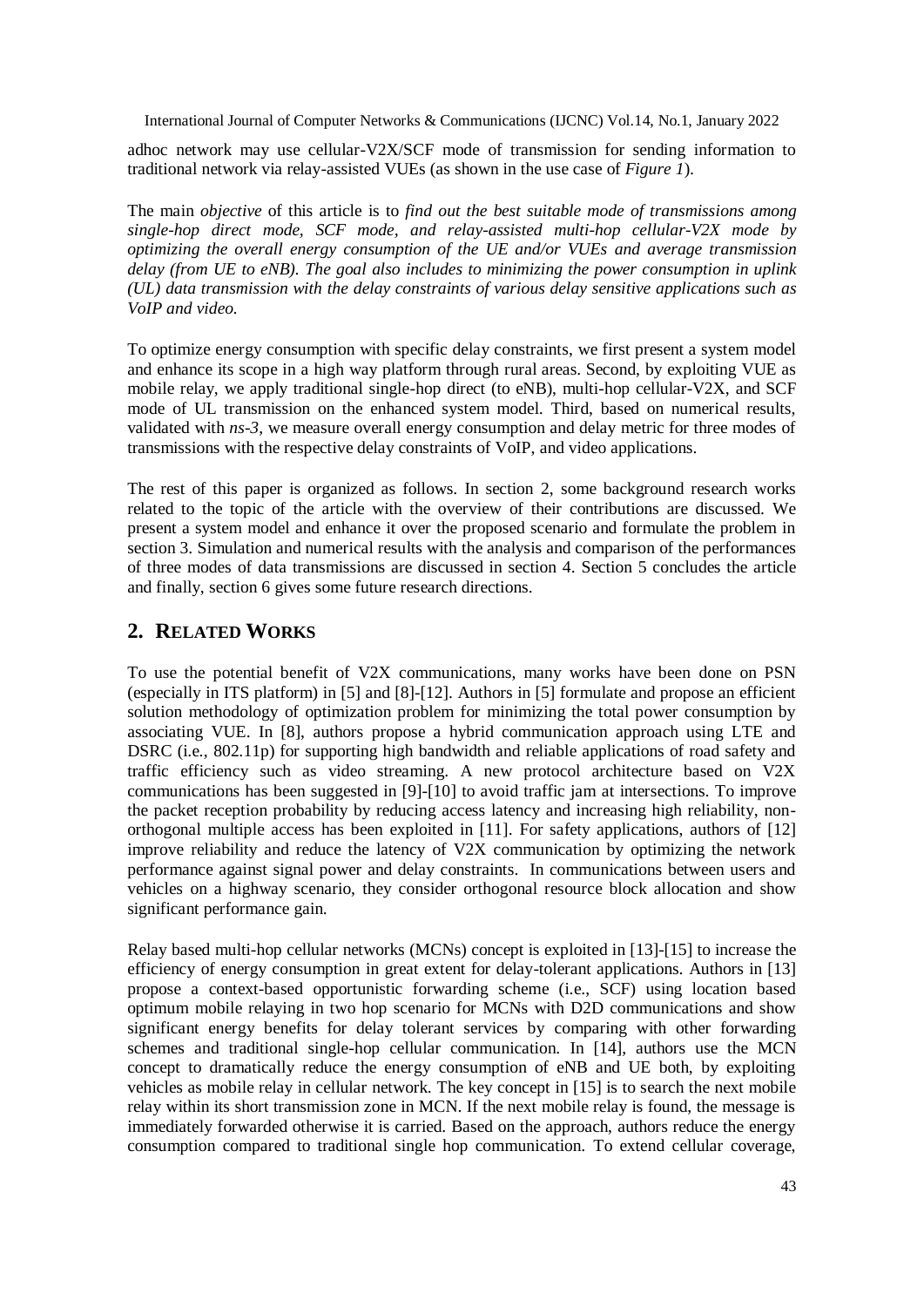multi-hop D2D architecture on ISM band (using 802.11) is proposed in [16]. In this, authors also propose a modified Optimized Link State Routing Protocol (OLSR) based proactive routing, i.e., cell-OSLR to improve QoS of 4G/5G based applications.

In [7] and its extension [17], energy-efficient V2X communication has been proposed and analysed over LTE networks. In their articles, authors compare their proposed optimal resource allocation based V2X enable transmission and show their proposed scheme is more energy conserving than traditional direct transmission, decoding-and-forwarding (DF) based transmission and opportunistic SCF transmission with varying cell radius.

All existing works show an immense potentiality of V2X communications in PSNs (including ITS). *However, no such extensive investigations made in the recent past on optimal energy efficiency with delay constraints for delay sensitive applications which is crucial not only in the performance of road safety and traffic efficiency applications but also helps in providing the requirements of emergency services fast.*

# **3. OVERVIEW OF CELLULAR-V2X AND SCF MODES OF TRANSMISSIONS**

# **3.1. Cellular-V2X mode**

For being an advance low latency communication technology, V2X mode is exhaustively used in road transportation system to exchange information with other vehicles, pedestrian, infrastructure, network etc. Due to several limitations of Dedicated Short Range Communication (DSRC), such as unreliable broadcasts, short range communication etc., cellular-V2X has been evolved in LTE and 5G-NR architectures (in 3GPP released 14 and 16 respectively) to meet the traffic safety requirements such as high capacity, low latency, and long-range communications. From the resource scheduling perspective, LTE-V2X supports two modes named as LTEcellular-V2X and LTE-direct-V2X (as Transmission Mode 3 and Mode 4 respectively). In both the approaches, Cooperative Awareness Message (CAM) is periodically broadcasted by a VUE to its neighbours to inform about its identification, state, velocity, location, public safety information etc. In LTE-cellular-V2X, centralized scheduling is used over Uu interface with 1.8- 2.0 GHz band which is fully controlled by eNB. This mode of communication is operated (in UL and downlink (DL)), when a VUE is within the coverage of eNB. On the other hand, LTE-direct-V2X uses distributed scheduling approach over PC5 interface with 5.9 GHz band. As no involvement of eNB is required, LTE-direct-V2X mode can be operated in-coverage as well as out-of-coverage of eNB (using SL communication in PSSCH and PSCCH channels). LTE-direct-V2X (as cellular-V2X Mode 4) uses SC-FDM to cover larger transmission range with limited power. A VUE (using both dedicated and shared band in LTE-direct and LTE-cellular respectively) must need two individual transceivers otherwise single transceiver is sufficient for both the modes with shared band. Thus, the cellular-V2X mode of transmission not only improves application reliability but also conserves energy compared to direct transmission.

# **3.2. SCF mode**

Another well-accepted energy efficient mode of transmission in the domain of V2X communications is SCF. Unlike cellular-V2X mode, SCF mode of transmission takes place in a chunk of data rather than on a per-packet basis. Applications where delay is not a crucial constraint such as file transfer, email, audio/video on demand etc. can run smoothly using SCF mode of transmission. This mode is not only a delay feeding but also a highly energy conserving mechanism. During prolonged carry phase of SCF mode, instead of transmission, data are transported which results significant energy saving. *Thus, for being highly energy optimized, this*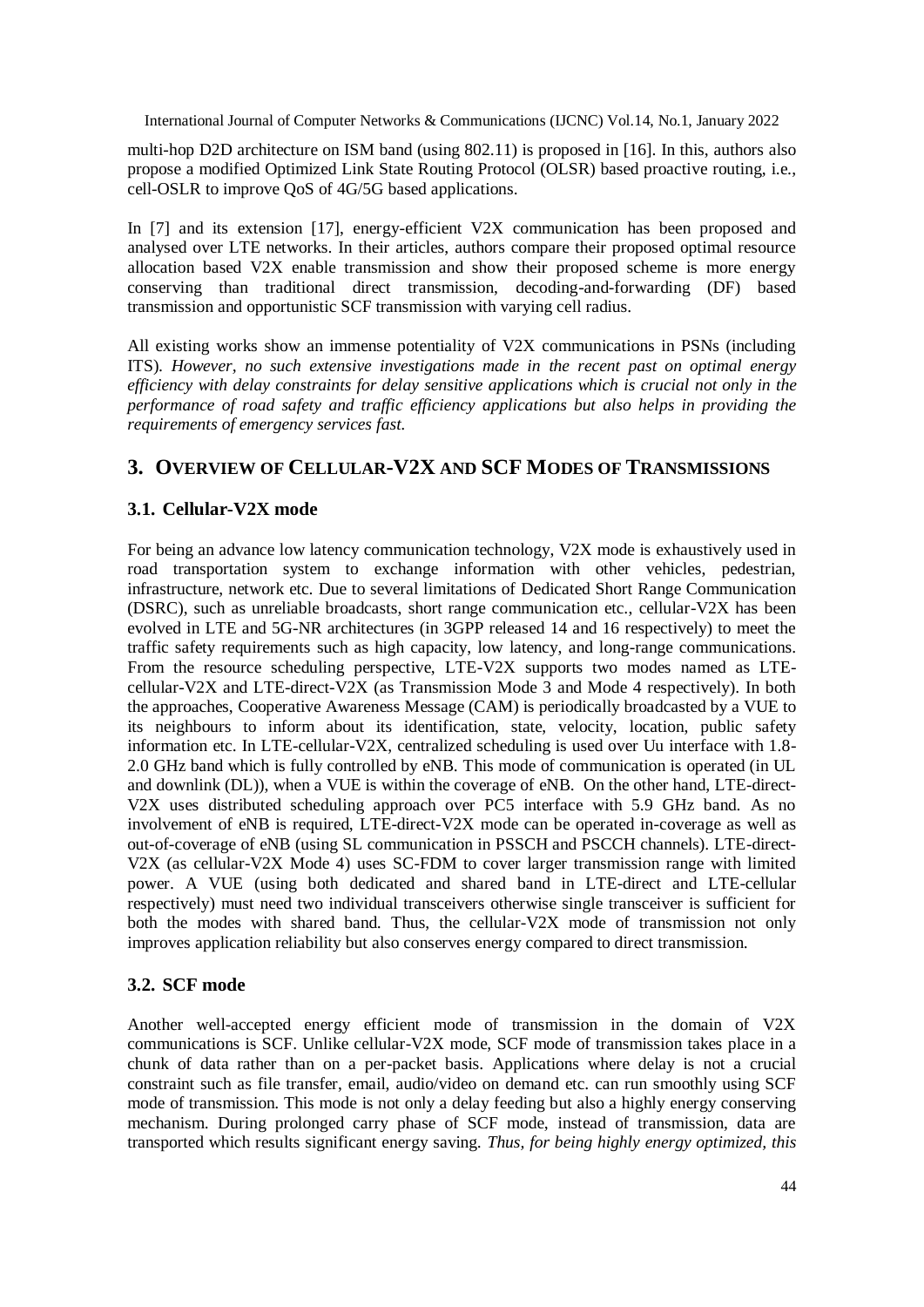*mode of transmission is considered in this article.* In contrary, all real time applications such as IP telephony, video conferencing and interactive applications such as web-access, remote login etc. suffer a lot in this mode. Moreover, SCF mode of transmission internally uses V2X mode in terms of V2P and V2I while receiving text/data from UE and uploading to eNB respectively. The store and followed by carry operations of SCF mode also reduces the energy consumption by minimizing the required internal nodes-processing and protocol overhead. For more, readers may study [13]-[15].

# **4. SYSTEM MODEL AND PROBLEM FORMULATION**

In this section, we present a highway based system model and formulate the problem to measure energy consumption and overall transmission delay due to the transmission of VoIP/video data from an UE (which is almost at the cell edge) to eNB in single-hop direct mode, multi-hop cellular-V2X mode, and SCF mode of transmissions. Various notations used in the problem formulation and their meanings are given in Table I.

| <b>Notations</b>       | <b>Meanings</b>                                               | <b>Notations</b>    | <b>Meanings</b>                            |  |
|------------------------|---------------------------------------------------------------|---------------------|--------------------------------------------|--|
| $\omega$               | Antenna characteristics                                       | $h_{eNB}$           | Antenna height of eNB                      |  |
| V                      | Velocity of the vehicle                                       | $h_{UE}$            | Antenna height of UE                       |  |
| $\mathbf{r}$           | Radius of the cell                                            | $p_{\text{max}}$    | Max. transmit power of UE                  |  |
| $\alpha$               | Path loss constant                                            | $p_d$               | Transmit power of UE                       |  |
| Ψ                      | Noise power                                                   | $p_c$               | Circuit power of UE                        |  |
| M                      | VoIP/video data size                                          | B                   | Channel bandwidth                          |  |
| W                      | Width of the road                                             | $D_{\text{max}}$    | Max. transmission delay                    |  |
| $r_{UE-eNB}$           | Distance between UE and eNB                                   |                     | Effective no. of vehicles in V2V           |  |
|                        |                                                               |                     | communication                              |  |
| $r_{V-V}$              | Distance between vehicle and vehicle                          | $p_{UE-V}$          | Transmit power of UE to vehicle            |  |
| $SUE-V$                | Slant height between UE and vehicle                           | $p_{V-V}$           | Transmit power of vehicle to vehicle       |  |
| $S_{V-eNB}$            | Slant height between vehicle and eNB                          | $p_{V-eNB}$         | Transmit power of vehicle to eNB           |  |
| $d_{\text{max}}$       | Max. transmission range of V2V                                | $T_{UE\text{-eNB}}$ | Transmission delay from UE to eNB          |  |
|                        | communication                                                 |                     |                                            |  |
| $T_{\rm V\text{-}eNB}$ | Transmission delay from vehicle to                            | $T_{UE-V}$          | Transmission delay from UE to vehicle      |  |
|                        | eNB                                                           |                     |                                            |  |
| $E_i$                  | Energy consumed in i <sup>th</sup> phase, i $\epsilon$ {1, 2, | $T_{V-V}$           | Transmission delay from vehicle to vehicle |  |
|                        | 3}                                                            |                     |                                            |  |

#### Table I. Nomenclature



Figure 2. High way based system model supporting various modes data transmissions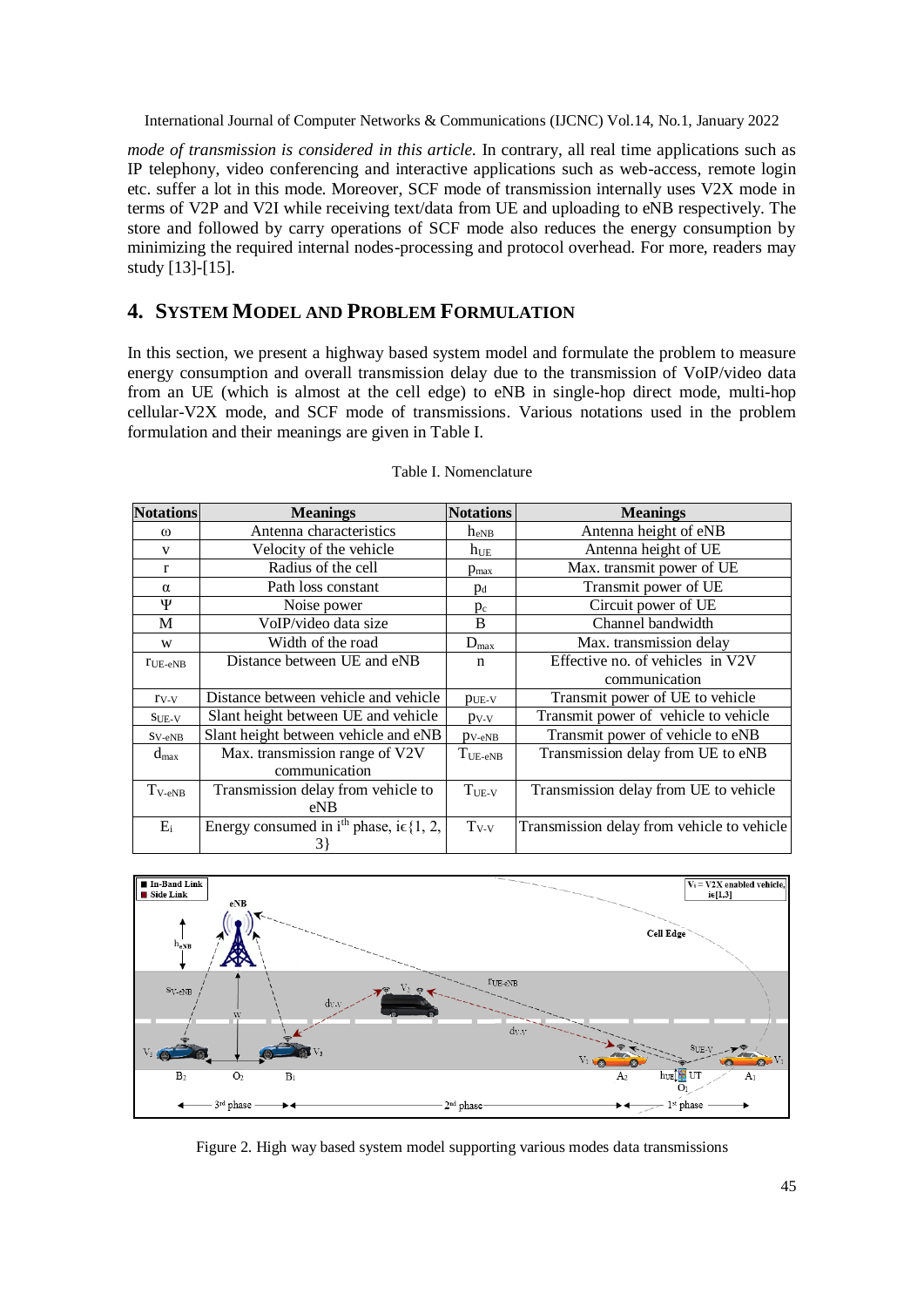In the system model (shown in *Figure 2*), we assume a two-way highway road (in rural areas) where a stationary UE is at the LTE-cell edge with radius r (i.e.,  $r_{UE|eNB}$ ) and the vehicles (functioning as mobile relays) move along the road towards/away from UE at a constant velocity v. We further assume that the UE (as an intelligent relay) is either a part of an ad-hoc network where VoIP/video data with size M, is generated requiring for emergency services or itself a source of data. By using relay assisted vehicles (i.e., VUE), data can be transmitted to infrastructure based network using any three modes of transmissions.

#### **4.1. Energy consumption in single-hop direct mode:**

For calculating achievable data rate in conventional UL transmission, basic Shannon capacity formula is stated as:

$$
K = B \log_2(1 + SIMR)
$$
 (1)

Following [17], SINR (Signal-to-Interference-Plus-Noise-Ratio) is calculated as:

$$
SINR = \frac{\omega p_d \zeta}{\Psi^2 r_{UE-eNB}^{\alpha}}
$$
 (2)

where,  $\zeta = \frac{-1.5}{\ln(5.BER)}$  (BER as bit error rate).

Substituting Eq. (2) in Eq. (1), the achievable data rate corresponds to transmit power is obtained as:

$$
K(p_d) = B \log_2(1 + \frac{\omega p_d \zeta}{r_{UE-eNB}^{\alpha} \psi^2})
$$
\n(3)

where,  $K$  is a function of  $p_d$ .

Hence, using Eq. (3), direct UL transmit power of UE for data rate K can be obtained as:

$$
p_d(K) = \left(\frac{K}{2^B} - 1\right) \frac{\Psi^2 r_{UE-eNB}^{\alpha}}{\omega \zeta} \tag{4}
$$

So,  $p_d$  is a strictly monotonically increasing function of K (provided all other factors remain constant).

Thus, overall energy consumption  $(E_d)$  in UL single-hop direct mode of transmission of UE is formulated as:

$$
\min_{P_d}(E_d) \triangleq (p_d + p_c) \frac{M}{K} \tag{5}
$$

The objective function in Eq. (5) satisfies the constraints:

$$
p_d \le p_{\text{max}} \tag{5.1}
$$

and,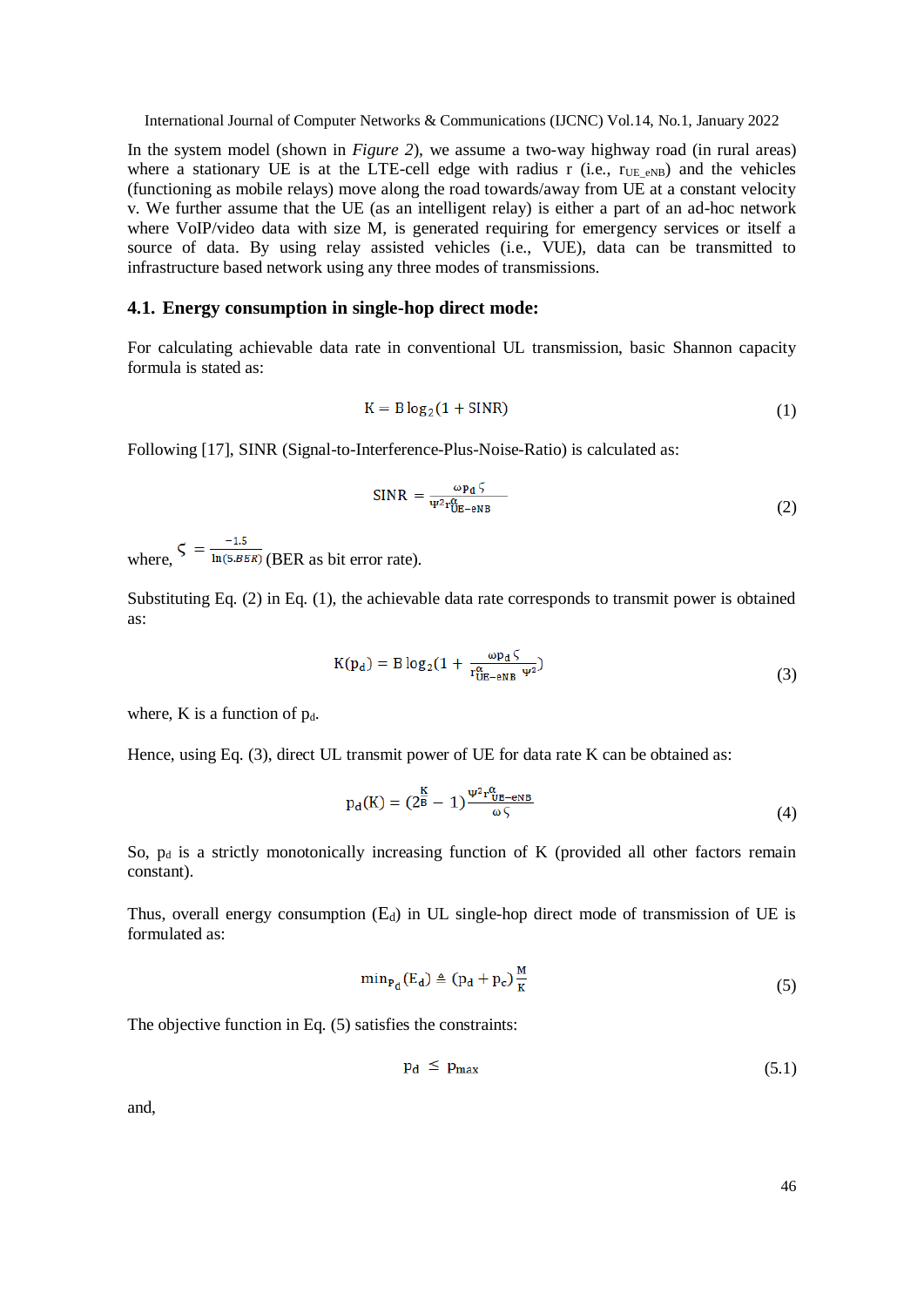$$
\frac{M}{K} \le D_{\text{max}} \tag{5.2}
$$

In eq. (5.1) and (5.2) ensure the power transmission and transmission delay within the range of respective thresholds of cellular network.

As Eq. (4) is a strictly monotonic function and also  $\frac{M}{D_{\text{max}}} \leq K(p_d)$ , we get  $p_d \left(\frac{M}{K}\right) \leq p_d$ . Moreover, at p<sub>max</sub> the Ineq. (5.2) also satisfies the inequality:  $\frac{m}{K(P_{\text{max}})} \le D_{\text{max}}$ .

Thus, modifying Eq. (5), the objective function is reconstructed as:

$$
\min_{P_d}(E_d) \triangleq (p_d + p_c) \frac{M}{K(p_d)}\tag{6}
$$

subject to,

$$
p_d(\frac{M}{D_{\text{max}}}) \le p_d \le p_{\text{max}} \tag{6.1}
$$

#### **4.2. Energy consumption in multi-hop cellular-V2X mode**

In cellular-V2X mode, data are first transmitted by UE to a nearby vehicle (i.e., relay assisted VUE) moving towards eNB, and then receiving VUE decodes, processes, and forwards the data to the next VUE. Thus, the transmission repeats in multi-hop until the data are forwarded by the VUE to eNB in close proximity. Hence, overall transmission in this mode can be divided in three following phases as shown in *Figure 2*.

- $1<sup>st</sup> phase:$  As VUE is within the coverage, UE directly transmits data to VUE (which is nothing but a V2P transmission and spanned from  $A_1$  to  $A_2$ ).
- 2<sup>nd</sup> phase: VUEs move gradually towards/away from the eNB and transmission in this phase is due to relaying data in a multi-hop fashion (which is nothing but a multi-hop V2V transmission and spanned from  $A_2$  to  $B_1$ ).
- $\bullet$  *3<sup>rd</sup> phase:* As and when eNB is in the close proximity of the VUE, the received data is directly sent to eNB by UL transmission (which is nothing but a V2I transmission and spanned from  $B_1$  to  $B_2$ ).

#### **4.2.1. Energy consumption in 1st phase of cellular-V2X mode**

Since, UE directly uploads the data to its nearest VUE, the energy consumption  $(E_1)$  in this phase can be obtained as:

$$
\min_{P_{UE-V}}(E_1) \triangleq (p_{UE-V} + p_c)T_{UE-V} \tag{7}
$$

It is obvious that  $E_1 \ll E_d$ . However, for complete transmission of data, the following constraint should be satisfied by  $T_{UE\_V}$ .

$$
\int_0^{T_{UE}-v} B \log_2(1+\frac{\omega p_{u-v} \zeta}{\Psi^2 s_{UE-V}^{\alpha}}) dt = M \tag{8}
$$

where,  $s_{UT-V}$  is a function of t and defined by:  $s_{UE-V} = [h_{UE}^2 + (v \cdot T_{UE-V} - v \cdot t)^2]^{1/2}$ .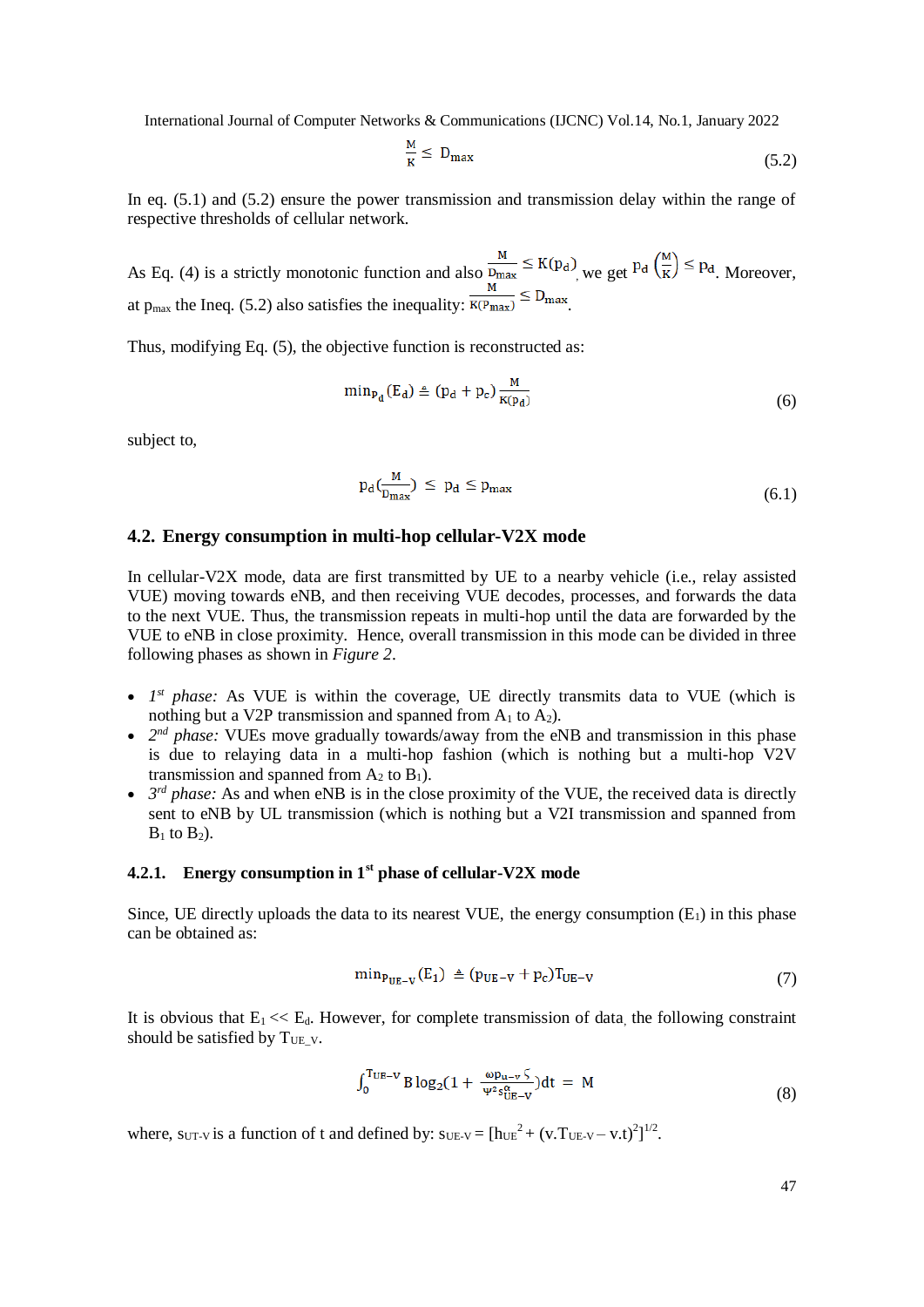# **4.2.2. Energy consumption in 2nd phase of the cellular-V2X mode**

In this phase, each VUE transmits data to nearby VUE at each hop of entire multi-hop V2V transmissions. To send data destined to eNB, each VUE functions as a relay for receiving and transmitting the data unit. Hence, energy consumption  $(E_2)$  in this phase is the summation of energy consumed by each VUE of an individual hop. For simplicity, it is assumed that VUEs are equidistant (as they are moving with uniform velocity) and data transmission time is constant for VUE. Thus,  $E_2$  can be calculated as:

$$
\min_{p_{V\underline{V}}}(E_2) \triangleq (n-1)(p_{V\underline{V}} + p_c)T_{V\underline{V}}
$$
\n(9)

For guaranteed transmission of the message in  $T_{V-V}$  interval at each hop of V2V transmission, the following constraint is satisfied by  $T_{V-V}$ , which is stated as:

$$
\int_0^{T_{V-V}} B \log_2(1 + \frac{\omega p_{d-d} \zeta}{\Psi^2 r_{V-V}^{\alpha}}) dt = M
$$
 (10)

# **4.2.3. Energy consumption in 3rd phase of cellular-V2X mode**

Like  $E_1$  in Eq. (7), the energy consumption (E<sub>3</sub>) in 3<sup>rd</sup> phase for uploading data unit to eNB by the VUE (in close proximity of eNB) of the entire multi-hop V2V transmission can be obtained as:

$$
\min_{\mathbf{p}_{\mathbf{V}-\mathbf{e}\mathbf{N}\mathbf{B}}}(\mathbf{E}_3) \triangleq (\mathbf{p}_{\mathbf{V}-\mathbf{e}\mathbf{N}\mathbf{B}} + \mathbf{p}_c) \mathbf{T}_{\mathbf{V}\_\mathbf{e}\mathbf{N}\mathbf{B}} \tag{11}
$$

For complete transmission of the message to eNB, the transmission time (i.e.,  $T_{V|eNB}$ ) of the vehicle satisfies the following condition which is stated as:

$$
\int_0^{T_V - \text{eNB}} B \log_2(1 + \frac{\omega_{\text{PV-eNB}}}{\Psi^2 s_V^{\alpha}}) dt = M \tag{12}
$$

where,  $s_{V\text{-eNB}} = [h_{eNB}^2 + w^2 + (v \text{.} T_{V\text{-eNB}} - v \text{.} t)^2]^{1/2}$  is a function of t.

Combining Eq. (9), Eq. (11), and Eq. (13), total energy consumption in multi-hop cellular-V2X mode can be formulated as:

$$
\min\left(E_1 + E_2 + E_3\right) \le E_d \tag{13}
$$

In eq. (13) also satisfies the constraints,  $s_{UE}$   $v \le d_{max}$  and  $r_{V-V} \le d_{max}$ .

To obtain optimized energy consumption in cellular-V2X mode, the following inequalities are also satisfied by In eq. (13), which are stated as:

$$
s_{v-\text{eNB}} \le d_{\text{max}} \tag{13.1}
$$

$$
p_{UE-V} \le p_{max} p_{V-V} \le p_{max} p_{V-eNB} \le p_{max} \tag{13.2}
$$

 $T_{UE-V} + T_{V-V} + T_{V-eNB} \le D_{max}$  (13.3)

#### **4.3. Energy consumption in SCF mode**

In SCF mode, UE transmits data unit to nearby VUE which is similar to *1 st phase* of cellular-V2X mode. Unlike its 2<sup>nd</sup> phase, the receiving VUE transmits data neither to adjacent VUE nor to eNB directly (in UL transmission). Instead, the receiving VUE stores the entire unit of data and carries it towards eNB. Thus, energy consumption in this phase of SCF mode is *zero*. Like *3 rd phase* of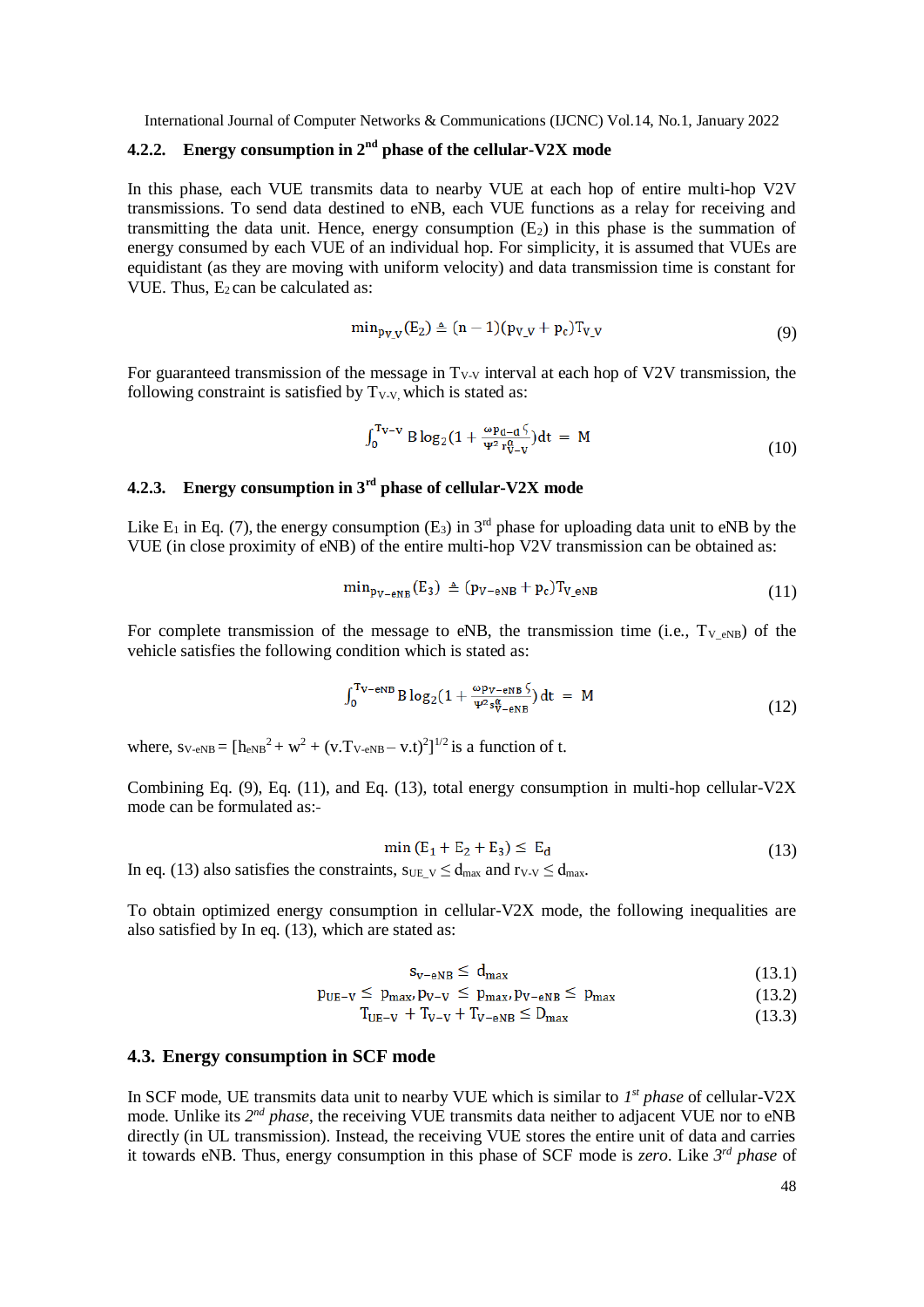cellular-V2X mode, the transceiver-VUE simply uploads the data unit to eNB in its close proximity and thus completes the entire transmission. Overall energy consumption in this mode depends on  $I^{st}$  and  $3^{rd}$  *phases* only. Therefore, using Eq. (7) and Eq. (11), total energy consumption in SCF mode is obtained as:

$$
\min(E_1 + E_3) \le E_d \tag{14}
$$

where, In eq. (14) also satisfies the constraints (8) and (12).

#### **4.4. Average transmission delay (UE-to-eNB)**

Average respective transmission delays ( $D_1$  and  $D_3$ ) of  $I^{st}$  *phase* and  $3^{rd}$  *phase* of cellular-V2X and SCF modes are equal and can be computed as:

$$
D_1 \le \frac{M}{K(p_{UE}-v)} \text{ and, } D_3 \le \frac{M}{K(p_{V-ENB})} \tag{15}
$$

Average respective transmission and transportation delay in 2<sup>nd</sup> phase of cellular-V2X and SCF modes are calculated as:

$$
D_2^{V2X} \le (n-1) \times \frac{M}{K(p_{V-V})}
$$
\n
$$
D_2^{SCE} \le \frac{\Gamma U E - \rho N B}{\Gamma U K - \rho N B}
$$
\n(16.1)

$$
D_2^{\text{out}} \le \frac{C_2^{\text{out}}}{v} \tag{16.2}
$$

Thus, average transmission delay from UE to eNB of direct, cellular-V2X and SCF modes can be formulated as:

$$
T_{\text{Direct}} \le \frac{M}{K(p_{\text{UE}} - e_{\text{NB}})} \le D_{\text{max}} \tag{17.1}
$$

$$
T_{V2X} = D_1 + D_2^{V2X} + D_3 \le D_{\text{max}} \tag{17.2}
$$

$$
T_{SCF} = D_1 + D_2^{SCF} + D_3 \le D_{max}
$$
 (17.3)

# **5. RESULT ANALYSIS**

The goal of this section is to evaluate the performance of single-hop direct mode, multi-hop cellular-V2X mode, and SCF mode of UL data transmission in an LTE cell in terms of energy consumption and average transmission delay (from UE to eNB). To optimize the metrics (i.e., energy and transmission delay), we use the derived equations (of section 4) and parameter values of Table II (which are adopted from [7] and [17]) and carry out the (numerical and simulation) results. Based on optimized metrics value, we find out the best suitable mode of transmission for delay-sensitive applications.

| <b>Parameter</b> | Value                | <b>Parameter</b>       | Value                 |
|------------------|----------------------|------------------------|-----------------------|
|                  | 500-1000 m           | $p_c$                  | $100 \text{ mW}$      |
| M (Mbit)         | VoIP data: 0.5 - 3.0 |                        | $72$ Km/h             |
|                  | Video data: 10 - 60  | $D_{\text{max}}$ (sec) | 15 (VoIP), 20 (Video) |
|                  | $15$ MHz             | $d_{\text{max}}$       | $200 \text{ m}$       |
| Ψ                | $-114$ dBm/MHz       | $p_{\text{max}}$       | $250 \,\mathrm{mW}$   |
| α                | 3.75                 | $h_{eNB}$              | 30 m                  |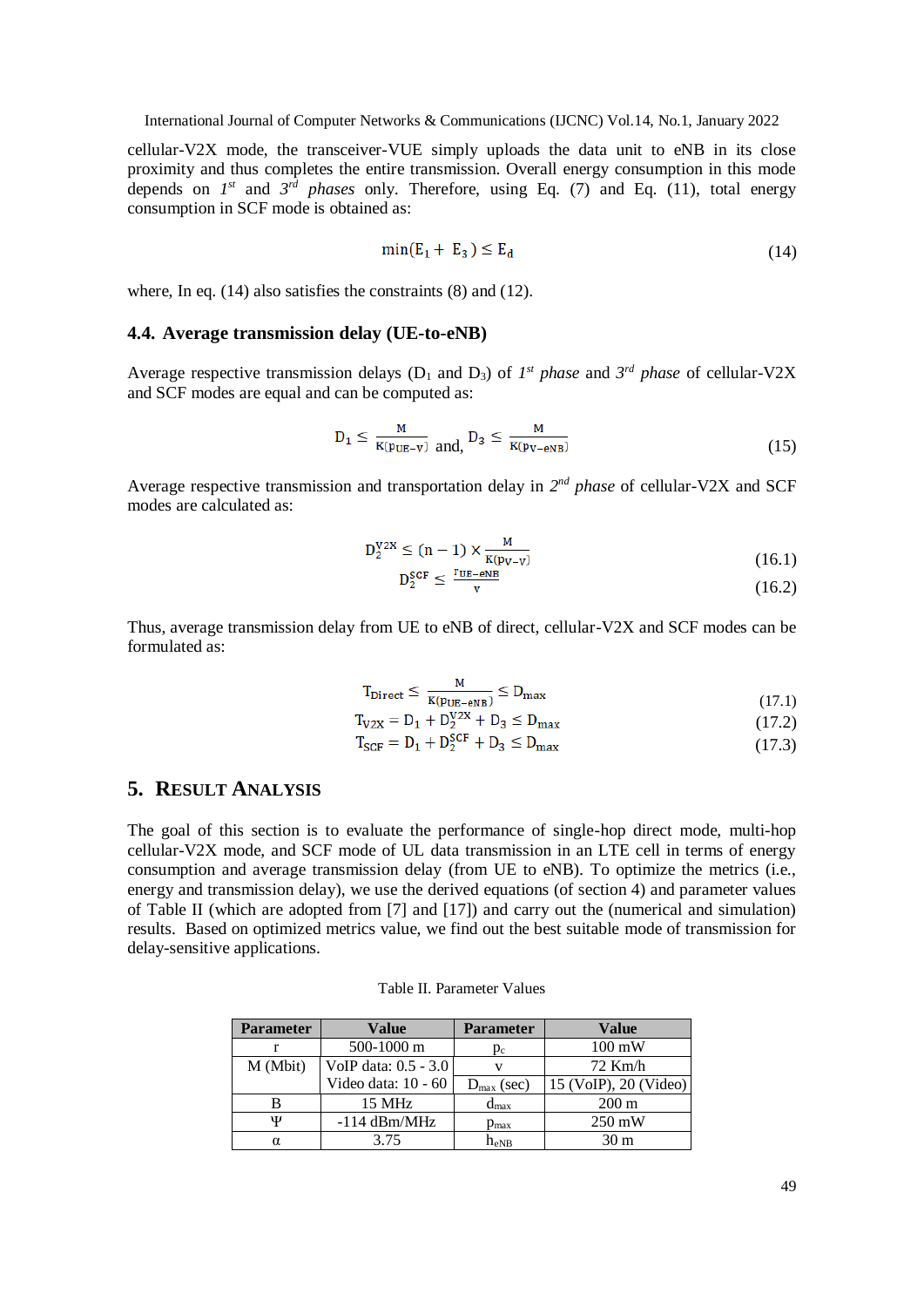| ω | <br>∽        | <br>. |
|---|--------------|-------|
|   | $\mathbf{W}$ |       |

### **5.1. Simulation setup**

Entire simulation is carried out in  $ns-3<sup>1</sup>$  version 3.0 over LTE module. Inside the LTE module, we use LTE-Lena and  $LTE-D2D<sup>2</sup>$  modules. To simulate the system model in LTE-V2X environment, we explore the programs of [18]-[19] as the base model of LTE-D2D communication, and its extension in [20] to support UE-to-Network relay operation. This includes D2D communication over sidelink (SL) application which only supports IPv6-based relaying feature in UE-to-Network. Data rate varies with the variation of transmission power, controlled by *LteUePhy::TxPower* of UE. For simplicity, we consider six moving nodes (as VUEs at an average speed 72 km/hr) in between UE and eNB where five nodes move in the direction of eNB and one node moves in the reverse direction which is a typical case, seen in a highway. The classes *LteUeRrc* and *LteSlUeRrc<sup>2</sup>* are responsible for creating and maintaining one-to-one direct communication via SL between every pair of UEs/VUEs. All intermediary nodes (i.e., VUEs) are connected through the SL for providing relay services using the object *ProseHelper* of the class *LteSideLinkHelper<sup>2</sup>* .

To employ UDP applications, we set up UDP client-server model by adding *UdpClientHelpe*r and *UdpServerHelpe*r classes at UE and Remote UE respectively. We also provide required set of attributes values in the constructor such as server port number at UE etc. To send UDPdatagrams, the object of *ApplicationContainer* class always remains active at UE. The *SetAttribute* method of the class *UdpClientHelpe*r*,* sets maximum number of packets to be transmitted, packet intervals, and maximum packet size etc. To simulate the entire system model, we consider datagram size as 1024 bytes and packet interval as 1 msec. To support relay-assisted cellular-V2X mode, we run the simulator for 5 sec and 22 sec for sending 185 VoIP data packets and 3691 video data packets respectively, one after another from UE/VUEs to remote-UE.

### **5.2. Simulation and numerical results**

Both simulation and numerical results are shown in *Figure 3, Figure 4, and Figure 5.* In all figures, the simulation results are slightly higher than numerical results. This bit of deviation is due to: *1.* there is an impact of signal strength in simulation results leading higher delay and more energy consumption. *2.* an inter packet delay is set to 1 msec in simulation which causes higher delay compared to numerical results. For SCF mode of all the figures, energy consumption and delay in the simulation and numerical results are almost same which noticeably differ in case of single-hop direct and multi-hop cellular-V2X modes. Table III, IV, and V explicitly show the detailed empirical results of three modes of transmissions for VoIP and video applications.

|                                                                                       | <b>Overall energy consumption</b><br>for VoIP application |        |      |       |        | <b>Overall energy consumption</b><br>for Video application<br>(mJ)<br>(mJ)<br>(mJ) |        |         |
|---------------------------------------------------------------------------------------|-----------------------------------------------------------|--------|------|-------|--------|------------------------------------------------------------------------------------|--------|---------|
| Message size Direct mode SCF mode V2X mode Message size Direct mode SCF mode V2X mode |                                                           |        |      |       |        |                                                                                    |        |         |
|                                                                                       | (Mbit)                                                    | (mJ)   | (mJ) | (mJ)  | (Mbit) |                                                                                    |        |         |
|                                                                                       | 0.5                                                       | 32.00  | 2.50 | 19.04 | 10.00  | 600.00                                                                             | 50.00  | 385.00  |
|                                                                                       | 1.0                                                       | 66.89  | 5.00 | 38.49 | 20.00  | 1200.00                                                                            | 100.00 | 769.00  |
|                                                                                       | 1.5                                                       | 100.34 | 7.50 | 57.93 | 30.00  | 1800.00                                                                            | 150.00 | 1158.00 |

Table III. Overall Energy Consumption W.R.T. Messaze Size

1

<sup>1</sup> https://www.nsnam.org/

<sup>2</sup> <https://github.com/usnistgov/psc-ns3/blob/psc-4.0/src/lte/examples/d2d-examples/lte-sl-in-covrg-relay-building.cc>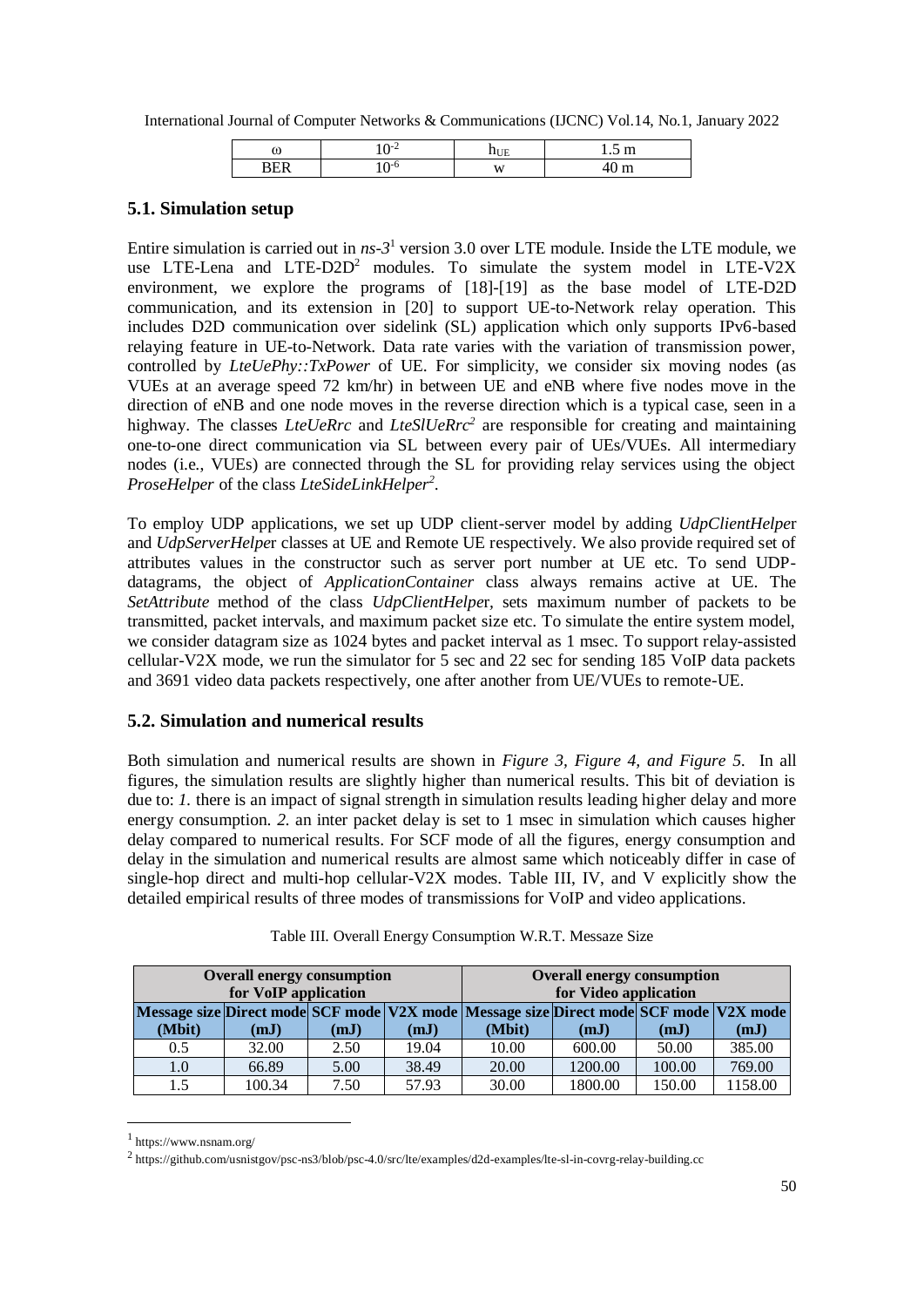International Journal of Computer Networks & Communications (IJCNC) Vol.14, No.1, January 2022

| 2.0         | 34.89       | 10.00 | 76.98 | 40.00 | 2400.00 | 200.00 | 543.00  |
|-------------|-------------|-------|-------|-------|---------|--------|---------|
| ኅ ⊄<br>د. ۷ | 69.00       | 12.50 | 96.42 | 50.00 | 3000.00 | 250.00 | 1928.00 |
| 3.0         | .00<br>197. | 15.10 | 15.87 | 60.00 | 3600.00 | 300.00 | 2313.00 |

| <b>Overall energy consumption</b><br>for VoIP application                           |        |      |       |      | <b>Overall energy consumption</b><br>for Video application |        |         |  |
|-------------------------------------------------------------------------------------|--------|------|-------|------|------------------------------------------------------------|--------|---------|--|
| Cell radius Direct mode SCF mode V2X mode Cell radius Direct mode SCF mode V2X mode |        |      |       |      |                                                            |        |         |  |
| (m)                                                                                 | (mJ)   | (mJ) | (mJ)  | (m)  | (mJ)                                                       | (mJ)   | (mJ)    |  |
| 500                                                                                 | 90.00  | 7.50 | 57.93 | 500  | 1800.00                                                    | 150.00 | 1158.00 |  |
| 600                                                                                 | 180.00 | 7.50 | 59.27 | 600  | 3600.00                                                    | 150.00 | 1189.00 |  |
| 700                                                                                 | 321.00 | 7.50 | 61.95 | 700  | 6300.00                                                    | 150.00 | 1243.00 |  |
| 800                                                                                 | ---    | 7.50 | 64.00 | 800  |                                                            | 150.00 | 1287.00 |  |
| 900                                                                                 |        | 7.50 | 70.90 | 900  |                                                            | 150.00 | 1423.00 |  |
| 1000                                                                                |        | 7.50 | 74.69 | 1000 |                                                            | 150.00 | 1498.00 |  |

Table IV. Overall Energy Consumption W.R.T. Cell Radius

Table V. Overall Transmission Delay W.R.T. Cell Radius

| <b>Overall transmission delay</b><br>for VoIP application                           |       |        |       | <b>Overall transmission delay</b><br>for Video application |       |       |       |
|-------------------------------------------------------------------------------------|-------|--------|-------|------------------------------------------------------------|-------|-------|-------|
| Cell radius Direct mode SCF mode V2X mode Cell radius Direct mode SCF mode V2X mode |       |        |       |                                                            |       |       |       |
| (m)                                                                                 | (sec) | (sec)  | (sec) | (m)                                                        | (sec) | (sec) | (sec) |
| 500                                                                                 | 0.30  | 25.075 | 0.189 | 500                                                        | 6.00  | 26.50 | 11.50 |
| 600                                                                                 | 0.60  | 30.075 | 0.382 | 600                                                        | 13.00 | 31.50 | 11.78 |
| 700                                                                                 | 1.07  | 35.075 | 0.575 | 700                                                        | 23.42 | 36.05 | 12.26 |
| 800                                                                                 |       | 40.075 | 0.764 | 800                                                        |       | 41.05 | 12.50 |
| 900                                                                                 |       | 45.075 | 0.957 | 900                                                        |       | 46.05 | 13.30 |
| 1000                                                                                |       | 50.075 | 1.150 | 1000                                                       |       | 51.05 | 13.62 |

*Figure* 3 demonstrates the total energy consumptions in three modes with the fixed cell radius, 500 m and 6 vehicles. It is clearly seen that energy consumption increases gradually with the increase of message size. Being at the cell edge, UE transmits data to eNB and covers a long distance and thus energy consumption is achieved the maximum in single-hop direct mode of transmission. In relay-assisted multi-hop cellular-V2X mode, energy consumption depends not only on UE but also relay-assisted VUEs moving towards eNB. As a result, cellular-V2X mode is always comparable than other two modes. On the other hand, SCF mode internally uses V2X transmission in first and last hops of its entire path of communication with transmission & transportation. Since energy consumption in the intermediary hops of SCF mode is *zero* as transmission is entirely stopped in this phase for carrying data, the overall energy consumption reaches to minimum. Though SCF mode is most energy efficient, but delay sensitive applications suffer a lot in this mode for its transportation phase.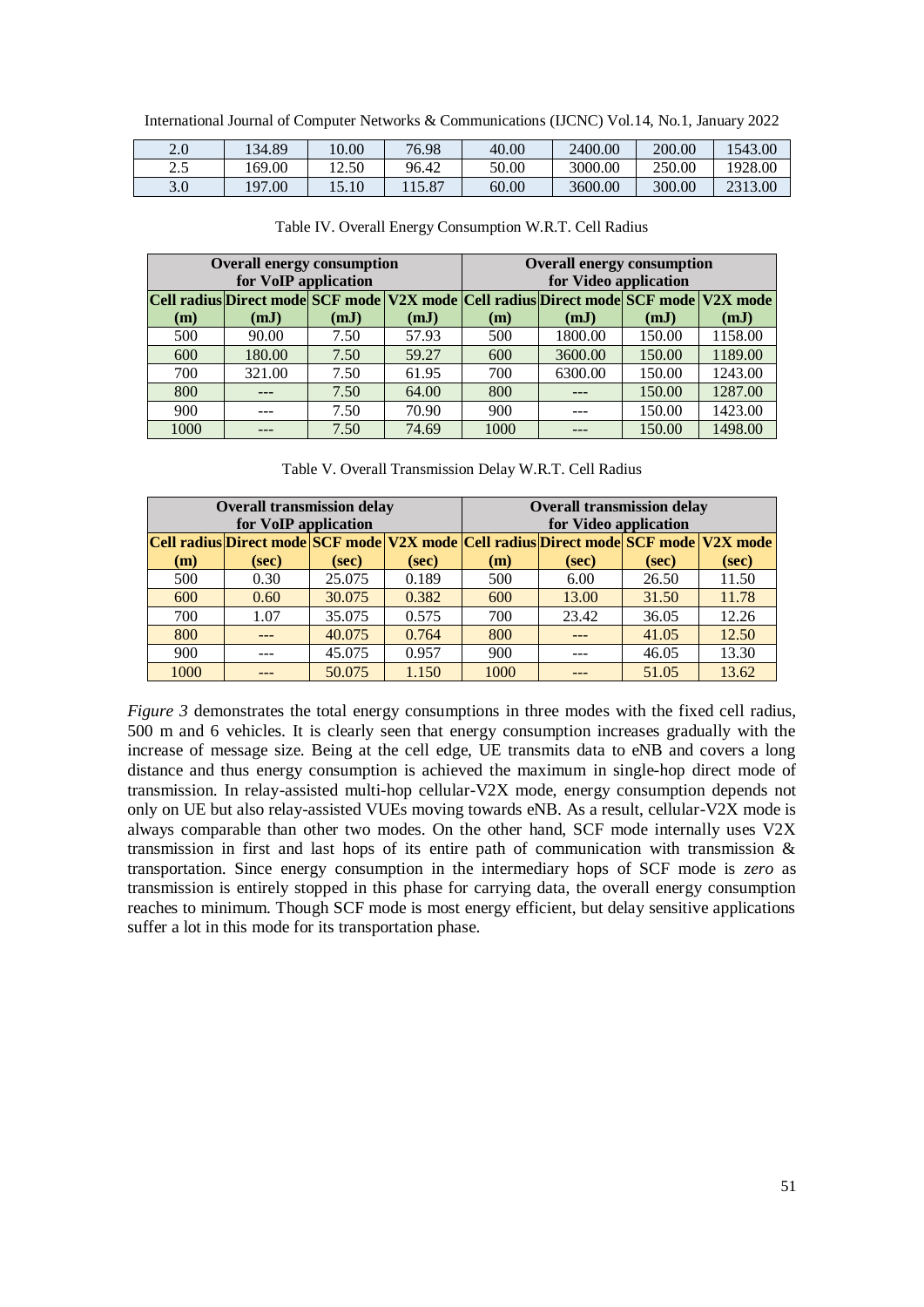International Journal of Computer Networks & Communications (IJCNC) Vol.14, No.1, January 2022



Figure 3. Energy consumption w.r.t. (a) VoIP data size, and (b) video data size for  $r = 500$  m and  $n = 6$ 

Performance of three modes transmissions in terms of energy consumption w.r.t. varying cell radius are compared in *Figure 4*. It is clearly seen that, overall energy consumption increases exponentially in direct mode, almost linearly in cellular-V2X mode, and remains constant in SCF mode with the increase of cell radius for respective average data size of VoIP and video applications. Being at the cell edge and covering long distance, the channel gain between UE and eNB reduces significantly, which results more transmission power and longer transmission time in direct mode. In this mode, UE transmits data with its full battery power (i.e., 250 mW) at the cell radius 500 m, and entire transmission stops at cell radius 700 m which is due to fully exhausted battery power. In contrary, least power and least transmission delay are incurred at each hop of V2V mode which results overall significant performance. On the other hand, total energy consumption of SCF mode depends only on  $1<sup>st</sup>$  and  $3<sup>rd</sup>$  phases and thus, it is independent of cell radius. As a consequence, SCF mode is most advantageous only in term of energy consumption for large cell radius.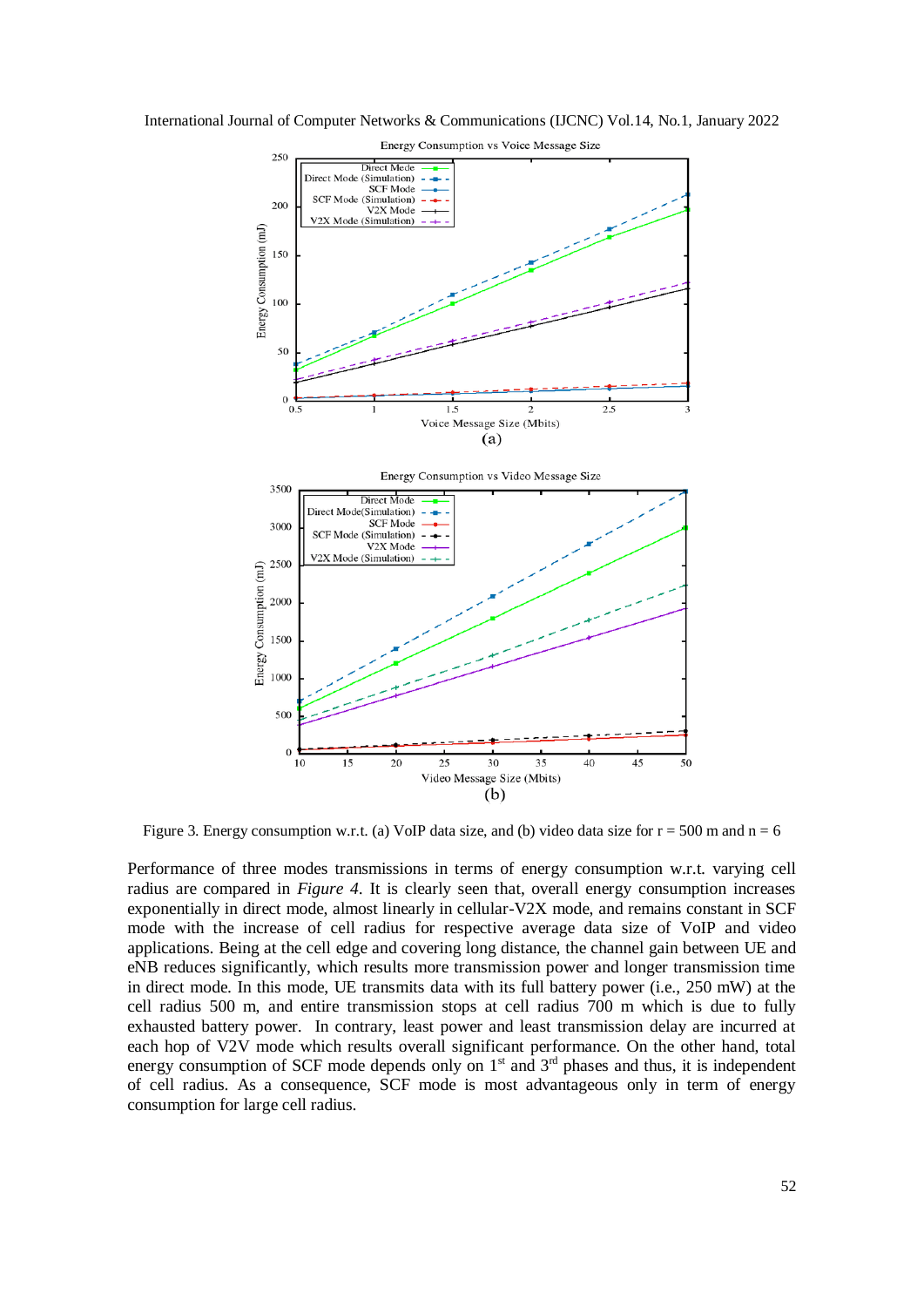International Journal of Computer Networks & Communications (IJCNC) Vol.14, No.1, January 2022



Figure 4. Energy consumption w.r.t. cell radius, where (a) average VoIP data size = 1.5 Mb and (b) average video data size =  $30$  Mb with  $n = 6$ 

*Figure* 5, shows the effect of cell radius on average transmission delay (from UE to eNB) of three modes for average respective data sizes (of VoIP and video applications). Transmission delay has a significant impact on delay-sensitive applications. Due to huge delay incurred by SCF mode, none of the real-time applications run smoothly. On the other hand, average transmission delays of single-hop direct and multi-hop cellular-V2X mode are always considerable (with delay thresholds 15 sec for VoIP, and 20 sec for video applications with their respective acceptable data rates). Irrespective type of applications, transmission delay of direct mode is much better than cellular-V2X mode within cell radius 600 m, which is more prominent for video application (in *Fig. 4(b)*). In direct mode, the entire transmission stops at the cell radius 700 m onwards as the battery power is full exhausted, which cripples the applications running at the ends. This is due to the maximum power allocation of UE for achieving high data rate. However, average transmission delay of cellular-V2X mode always outperforms than direct mode beyond 600 m cell radius. This is because of total power allocation of 6 VUEs (in our experiment) is greater than maximum power of UE in direct mode. Thus, cellular-V2X mode is the best suitable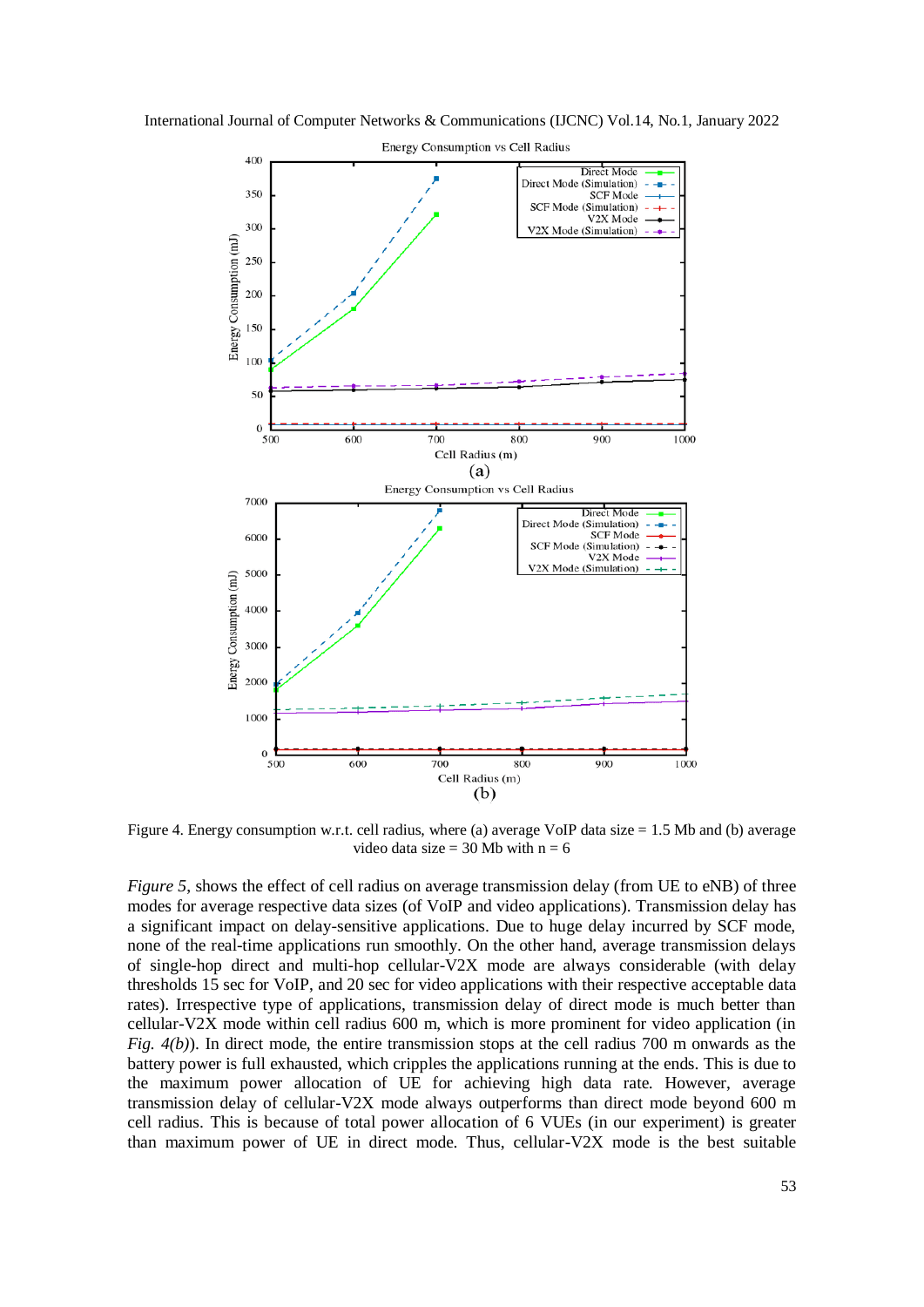transmission mode, optimizing both overall energy and overall transmission delay for all delay sensitive real time applications than other two because this mode exploits the relaying and mobility features of VUEs.

From *Figure 3*, *Figure 4*, and *Figure 5*, the following points are derived:

- $\bullet$  Delay sensitive applications seamlessly run in direct mode satisfying conditions: cell radius  $\lt$ 700 m and transmission delay  $\leq D_{\text{max}}$  (which is application specific constraint).
- SCF mode of transmission should be avoided for the applications with the requirement of (soft) guaranteed latency.
- Relying-based multi-hop cellular V2X mode is proved to be provided services requiring accessibility, latency and throughput with sustainable energy consumption.



Figure 5. Average transmission delay (from UE to eNB) w.r.t. cell radius where  $M_{\text{avg.}(\text{VoIP})} = 1.5$  Mb, avg.  $M_{\text{ave,Video}} = 30 \text{ Mb}, D_{\text{max(VoIP)}} = 15 \text{ sec}, D_{\text{max(Video)}} = 20 \text{ sec with } n = 6$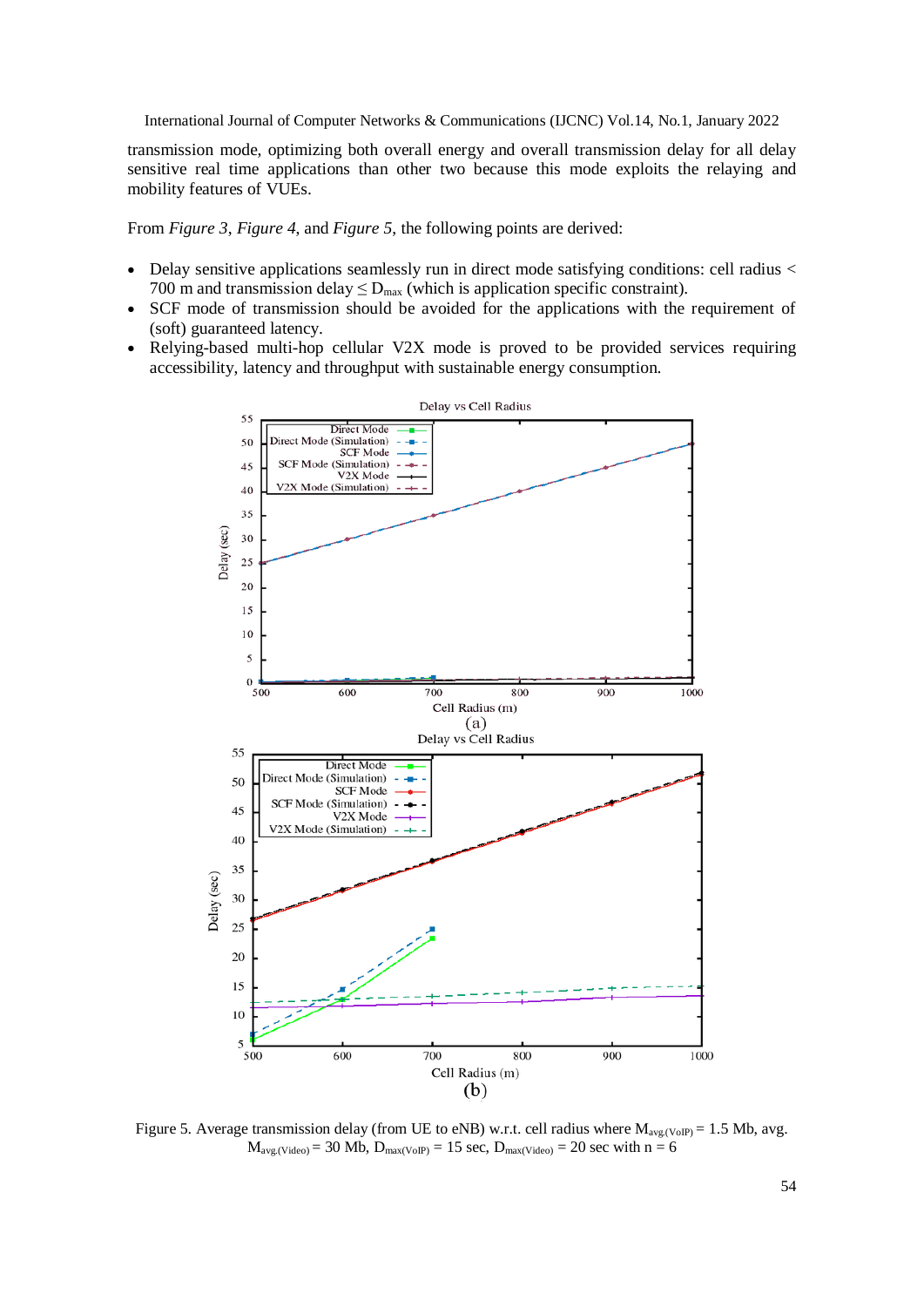# **6. CONCLUSIONS**

In this article, we consider relaying-based cellular-V2X enabled delay-sensitive model to achieve energy-saving and low latency communication while UE transmits data from the cell edge. Satisfying the system model, we formulate the problem for direct, cellular-V2X, and SCF mode of transmissions with the guaranteed delay constraints of various delay sensitive applications. Numerical results validated by *ns-3*, demonstrate that direct mode always consumes maximum energy with the considerable delay, whereas least energy with maximum delay (beyond the threshold) is always incurred in SCF mode. On contrary, cellular-V2X mode requires moderate energy and minimum delay. Though there is always a trade-of between energy consumption and delay, the multi-hop cellular-V2X mode is most preferable for Public Safety Networks (PSNs) due to its moderate power with satisfactory energy-saving-low-delay requirement. Thus, the relay-assisted cellular-V2X mode is exhaustively used in UL data transmission for real-time applications of PSN.

# **7. FUTURE WORKS**

The system model (used in this article) may be further enhanced to support highway scenarios in rural as well as urban areas for analyzing the impact of relay-based LTE-V2X/5G-NR-V2X networks for various services provided by transport protocols. Some optimal and/or opportunistic transmission modes may also be included for providing better services.

### **CONFLICT OF INTEREST**

Authors of the paper declare no conflict of interest in all respects.

### **ACKNOWLEDGEMENTS**

This work is partially supported by the RUSA 2.0 project, Ref. no.: R-11/662/19, and the DST SERB project, File no.: EEQ/2017/000563, at Jadavpur University, Kolkata, India.

### **REFERENCES**

- [1] K. Nasim and T. J. Hall, "Techniques for Offloading LTE Evolved Packet Core Traffic Using Openflow : A Comparative Survey & Design Reference," International Journal of Computer Networks & Communications (IJCNC), vol. 11, no. 1, pp. 109-125, Jan. 2019.
- [2] N. N. Sirhan, G. L. Heileman, C. C. Lamb, "TRAFFIC OFFLOADING IMPACT ON THE PERFORMANCE OF CHANNEL-AWARE/QOS-AWARE SCHEDULING ALGORITHMS FOR VIDEO-APPLICATIONS OVER LTE-A HETNETS USING CARRIER AGGREGATION," International Journal of Computer Networks & Communications (IJCNC), vol. 7, no. 3, pp. 75-90, May 2015.
- [3] P. Kundu, M. K. Rana, B. Sardar, and D. Saha, "Finding Practicable Nesting Level in Multi-level Nested Mobile Networks," in proc. of 2019 IEEE International Conference on Advanced Networks and Telecommunications Systems (ANTS), pp. 1-6, Dec. 2019.
- [4] P. Kundu, M. Mahata, M. K. Rana, and B. Sardar, "Improving Spectral Efficiency for Device-to-Device Data Offloading in Underlay Cellular Networks," in proc. of 3rd IEEE Conference on Information and Communication Technology, pp. 1-6, Dec. 2019.
- [5] M.Saimler, and S.C. Ergen, "Power Efficient Communication Interface Selection in Cellular Vehicle to Everything Networks," in proc. of 2019 IEEE Wireless Communications and Networking Conference (WCNC), pp. 1-6, Oct. 2019.
- [6] U. Demir, C. Toker and Ö. Ekici, "Energy-Efficient Deployment of UAV in V2X Network Considering Latency and Backhaul Issues," in proc. of 2020 IEEE International Black Sea Conference on Communications and Networking (BlackSeaCom), 2020, pp. 1-6, May 2020.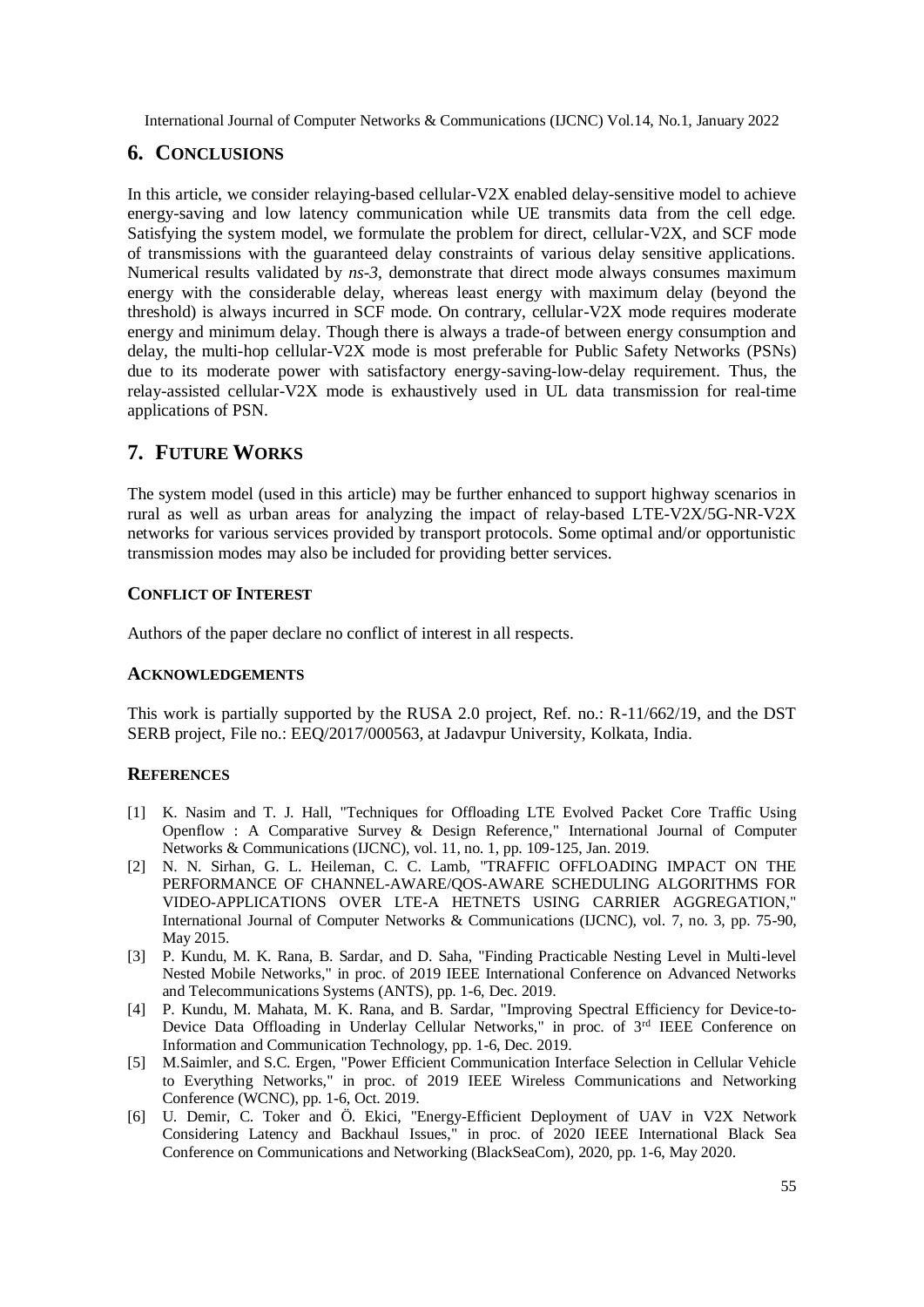- [7] C. Zheng, D. Feng, S. Zhang, X. Xia, G. Qian, and G. Y. Li, "V2X-Enabled Energy-Efficient Transmission in Cellular Networks," 2018 10th International Conference on Wireless Communications and Signal Processing (WCSP), pp. 1-6, Oct. 2018.
- [8] M. B. Brahim, Z. H. Mir, W. Znaidi, F. Filali, and N. Hamdi, "QoS aware video transmission over hybrid wireless network for connected vehicles," IEEE Access, vol. 5, pp. 8313–8323, June 2017.
- [9] S. E. Li, S. Xu, X. Huang, B. Cheng, and H. Peng, "Eco-departure of connected vehicles with V2X communication at signalized intersections," IEEE Trans. Veh. Technology, vol. 64, no. 12, pp. 5439– 5449, Dec. 2015.
- [10] L. Le, A. Festag, R. Baldessari, and W. Zhang, "Vehicular wireless short range communication for improving intersection safety," IEEE Communication Mag., vol. 47, no. 11, pp. 104–110, Nov. 2009.
- [11] B. Di, L. Song, Y. Li, and G. Y. Li, "Non-orthogonal multiple access for high-reliable and lowlatency V2X communications in 5G systems," IEEE J. Select. Areas Communication, vol. 35, no. 10, pp. 2383–2397, Oct. 2017.
- [12] A. Masmoudi, S. Feki, K. Mnif, and F. Zarai, "A mixed traffic sharing and resource allocation for V2X communication," in proc. of Int. Conf. EBus. Telecommunication New York, NY, USA: Springer, pp. 219–233, Nov. 2019.
- [13] [B. Coll-Perales,](https://onlinelibrary.wiley.com/action/doSearch?ContribAuthorStored=Coll-Perales%2C+B) [J. Gozalvez,](https://onlinelibrary.wiley.com/action/doSearch?ContribAuthorStored=Gozalvez%2C+J) and [V. Friderikos,](https://onlinelibrary.wiley.com/action/doSearch?ContribAuthorStored=Friderikos%2C+V) "Energy-efficient opportunistic forwarding in multihop cellular networks using device-to-device communication" in Emerging Telecommunication Technologies," in Transactions on Emerging Telecommunications Technologies, vol. 27 , no. 2 , pp. 249-265, Feb. 2016.
- [14] P. Kolios, V. Friderikos, and K. Papadaki, "Ultra Low Energy Store-Carry and Forward Relaying within the Cell," 2009 IEEE 70th Vehicular Technology Conference Fall, pp. 1-5, Sep. 2009.
- [15] B. Coll-Perales, J. Gozalvez, and V. Friderikos, "Opportunistic networking for improving the energy efficiency of multi-hop cellular networks," in proc. of  $2014$  IEEE  $11<sup>th</sup>$  Consumer Communications and Networking Conference (CCNC), pp. 569-574, Jan. 2014.
- [16] Y. Lmoumen, Y. Ruichek, and R. Touahni,"A Cooperative Approach to Extend Cellular Coverage via D2D Architecture based on OLSR Protocol," International Journal of Computer Networks & Communications (IJCNC), vol. 12, no. 5, pp. 81-96, Sept. 2020.
- [17] C. Zheng, D. Feng, S. Zhang, X. Xia, G. Qian, and G. Y. Li, "Energy Efficient V2X-Enabled Communications in Cellular Networks," in IEEE Transactions on Vehicular Technology, vol. 68, no. 1, pp. 554-564, Jan. 2019.
- [18] R. Rouil, F.J. Cintrón, A. Ben Mosbah, and S. Gamboa, "An LTE Device-to-Device module for *ns-3*", in proc. of the Workshop on *ns-3*, 15-16 June 2016, Seattle (Washington).
- [19] R. Rouil, F.J. Cintrón, A. Ben Mosbah, and S. Gamboa, "Implementation and Validation of an LTE-D2D Model for *ns-3*", in proc. of the Workshop on *ns-3*, 13-14 June 2017, Porto (Portugal).
- [20] Gamboa, S., Thanigaivel, R. and Rouil, R., "System Level Evaluation of UE-to-Network Relays in D2D enabled LTE Networks", in proc. 2019 IEEE 24<sup>th</sup> International Workshop on Computer Aided Modeling and Design of Communication Links and Networks, September 2019, Limassol (Cyprus).